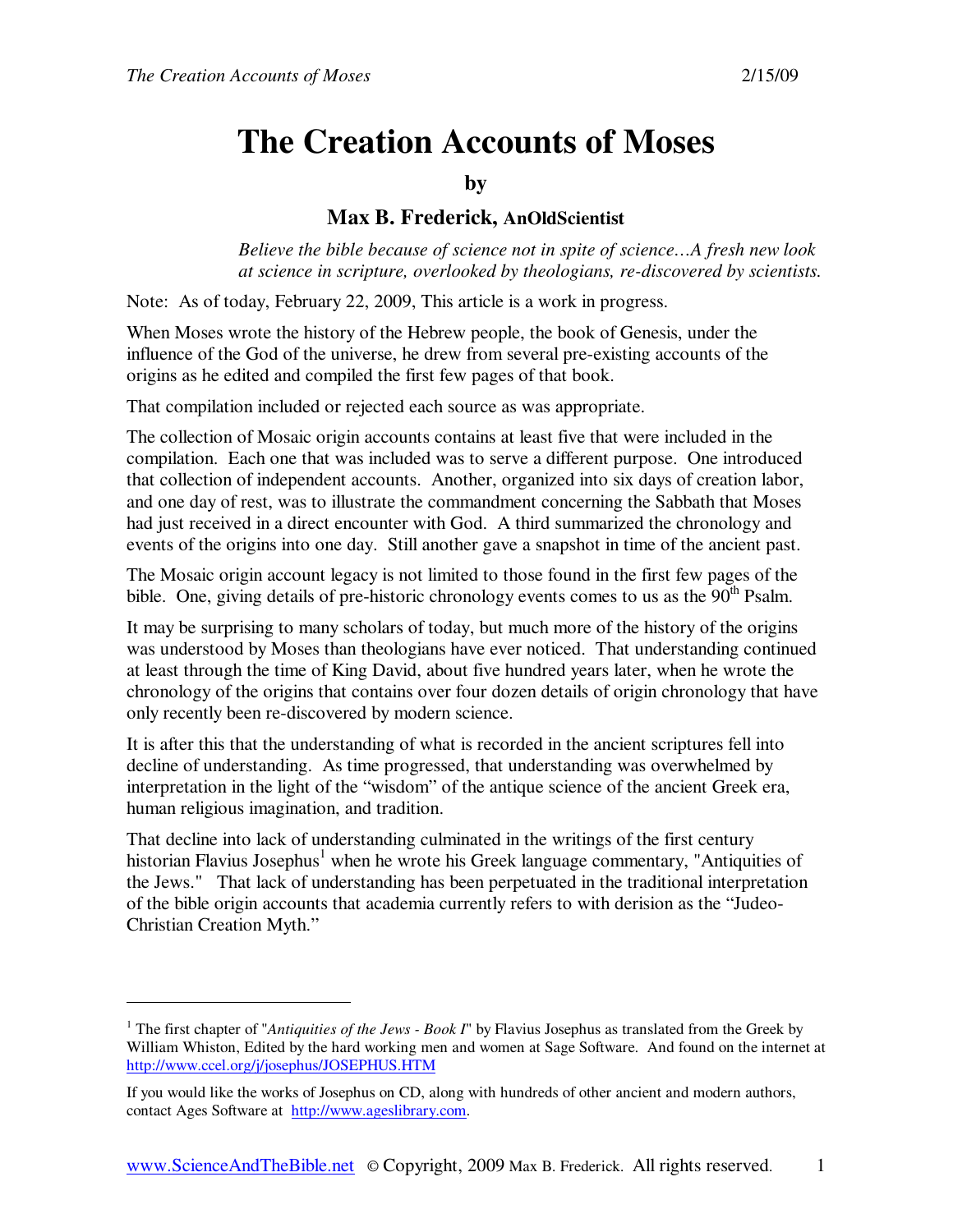A fresh new look at science recorded in the ancient scripture of the bible, overlooked by theologians for centuries and rediscovered by scientists allows one to believe the bible because of science rather than in spite of science.

## **Introduction:**

The year was about 1445 BC. That is close to three thousand five hundred years ago.

Moses was over eighty years old.

Moses had been up on the side of an active volcano where he had an encounter with God. By direct revelation he had received The Ten Commandments<sup>2</sup>.

To Moses, those ten commandments were mighty important.

Moses was there encamped at the foot of Mt. Sinai in Arabia<sup>3</sup> with thousands of God's people he had just led from the land of Egypt.

It came time to write down what had happened so God's people would not forget.

## **Moses, a Connoisseur of Fine Creation Accounts:**

Now, Moses was a connoisseur of fine creation accounts. History does not tell us whether he carried a library of them out of Egypt, or he simply had them memorized. Either is possible.

Being a Hebrew, it is obvious Moses had a passion for the history of the Hebrew people. Moses had quite a collection of creation accounts. We conclude this for several reasons. Even though for the past forty years Moses had been in the wilderness of Midian where he had plenty of time to meditate, before that, he had been educated in the palace of the ruler of the great civilization of Egypt. And he recorded an edited version of this collection of creation accounts in his history of the Hebrew people.

One of those creation accounts had been given to Job many years<sup>4</sup> earlier in a direct encounter with God. That account is the one that describes the history of the universe from its first beginning, from the time when God performed a great blast, to the time of the development of the support for the dry land that was to emerge from below sea level. That revelation to Job was in two parts. The first part was concerning the creation of the universe. The second was concerning the creation of the dry ground on which land life form were to flourish. In that second part, God described a great event in the early history of the beginnings where the dry land broke forth from below sea level to became the dwelling place for land dwelling life as we know it today.

In another account found in the book of Job, the origins are recounted in two major divisions, the origins of the heavens and the origins of the dry land that emerged from below the sea.

 $2$  You know, the ones that were to guide God's people for future generations, the ones that are now in the throws of being outlawed in public places in the United States, a country founded upon the principles found in those same ten commandments.

 $3$  Gal 4:25 For this Agar is mount Sinai in Arabia,...

<sup>&</sup>lt;sup>4</sup> Maybe even many centuries or even millenniums.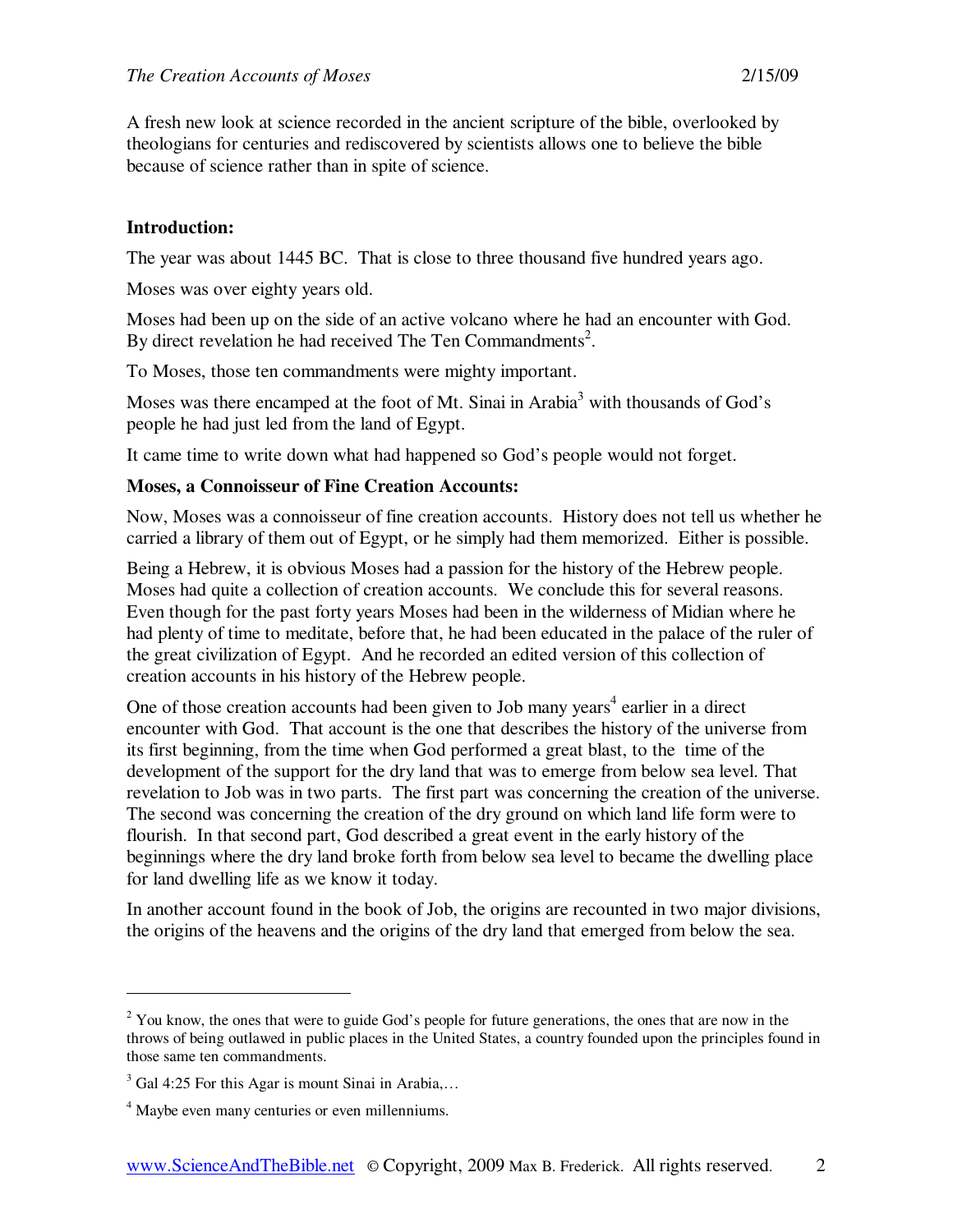-

An ancient Egyptian account, also describing the origin of the earth (continents) as rising up out of the sea<sup>5</sup> has a striking similarity to the details first published in that account of Job. The existence of that [what is considered to be] Ancient Egyptian mythical account first appeared in Egyptian culture only a few hundred years before the first five books of the Old Testament were written at the foot of Mt. Sinai. Therefore, academia has concluded that myth to be the origin of what they consider to be the Judeo-Christian Creation Myth. However, the actual chronology puts the origin of that Egyptian myth after the origin of the Job accounts and about the time of the early interaction between the Hebrews to the Egyptians, about the time of the beginning of the four-hundred year era of the Hebrews dwelling in the land of Egypt, immediately before the escape of the Hebrews from the Egyptian bondage. Therefore, Moses was well aware of that creation account, and also that it may have been a degradation of the pre-existing<sup>6</sup> Job origin accounts.

Another of those accounts known to Moses, described six major essentials of life, or major events in the history of the development of the food chain. The first three were related to the plant, or botany side of the food chain. The second three were related to the animal, or zoology side of the food chain<sup>7</sup>. Included in that account were many origin related details of the chronology of the events we associate with the beginning times.

Yet another creation account included chronology from eternity past, before the beginning of the universe when God planned, designed, and constructed the universe, when the conditions were set up to start the universe, to the era of sustained ecology when the human species first appeared on earth and became a living soul. Included are mentions of the forming of the universe, the development of the planet earth, the development of the atmosphere, the

 $<sup>5</sup>$  This myth has been traced be, in a humanly degraded form, the origin of the firmament myth re-introduced</sup> into the bible over a thousand years later by the science of the ancient Greek Era wherein the first major translation of the bible into an emerging universal language was accomplished. <sup>5</sup> See, *The Story Behind the Legend of the Firmament*

http://www.scienceandthebible.net/domain/scibib\_inf/reports/art1216firmamentlegend.pdf

<sup>&</sup>lt;sup>6</sup> The dating of the origin of the book of Job has been almost universally accepted by bible scholars to be after the flood of Noah. However, that consensus is based upon erroneous interpretation of the description of the event of the emergence of the continents to be a mention of a much later event, the flood of Noah. Before the publication of *Eyewitness to the Origins*, in 2008, most bible scholars concluded that the book of Job had to have been written after the flood of Noah because they assumed Noah's flood is referred to in the book of Job. However, it is this very description of the emergence of the continents dictated directly to Job by the creator of the universe that is mistakenly interpreted to be a mention of the flood of Noah. Just like, the mention of the dinosaur in the book of Job, it is God, not Job, describing such things that existed long before there were humans to witness such things.

There is nothing in the internal evidence of the book of Job to prevent it from having been written before the flood of Noah. Even the internal literarily evidence indicates it was originally written in another language and translated into the language of the ancient Hebrews. This would reasonably have to be the case if it were written earlier, before the Hebrew language developed.

 $<sup>7</sup>$  On the botany side were the 1) Creation of light to be energy for life, 2) Preparation of the atmosphere and</sup> filling of the oceans, and 3) Emergence of the continents and the genetic engineering of the food chain land plants, emphasizing the importance of photosynthesis to convert solar energy into hydrocarbon. On the Zoology side were (starting over in time), 1) the creation of light to control cycles of life, 2) The era of the magnificent megafauna, and 3) the era of the magnificent mammals. Finally, all the food chain was dedicated to humans.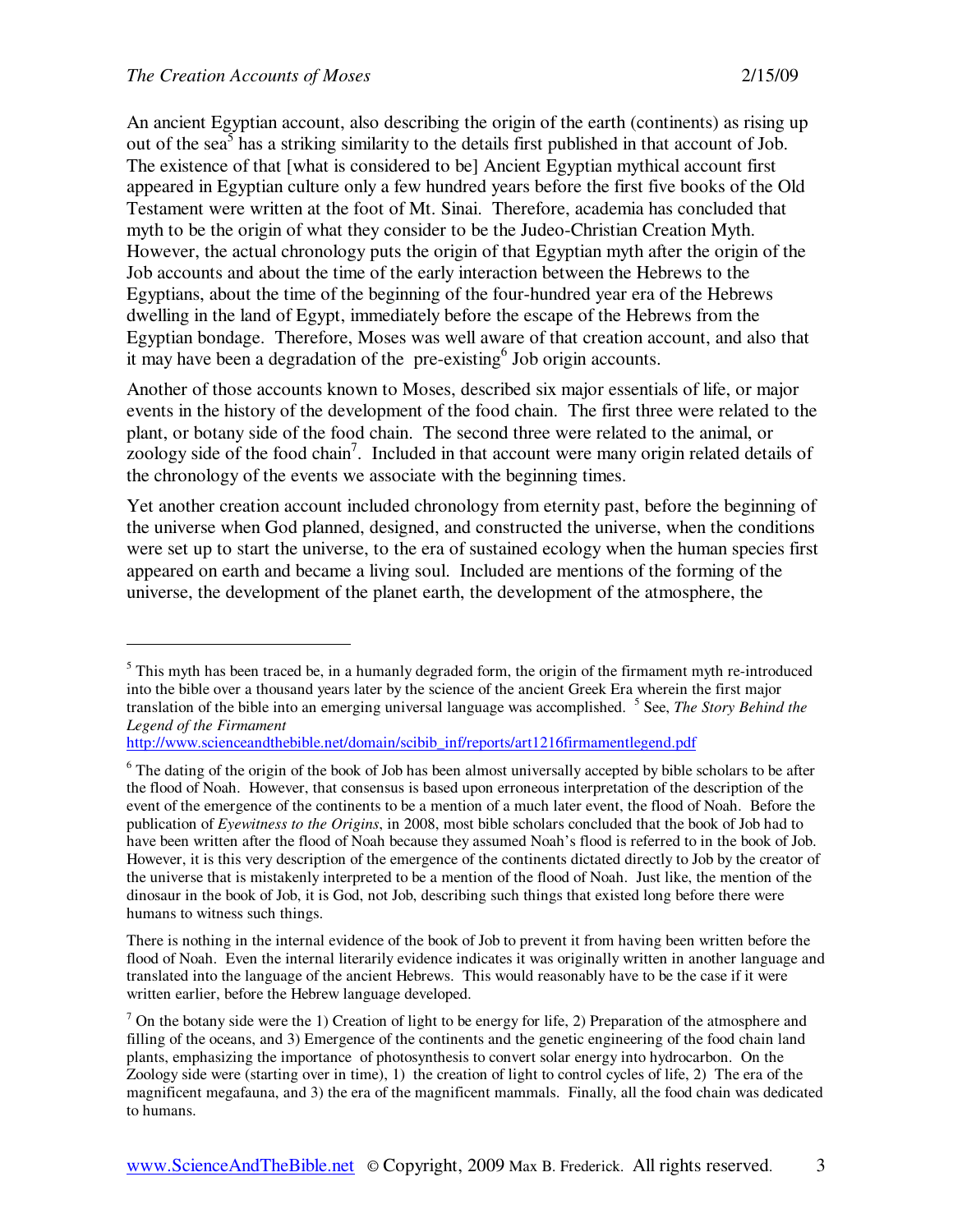development of the oceans, the emergence of the continents, the development of the cycles of nature as the basis of enduring ecology, the eon of complex life forms, the peak of habitability of the ancient past and the reduction of habitability as the earth went through periods of global cooling. Many more details are mentioned.<sup>8</sup>

*The Pinnacle of Ecology* account found in Job 39-42 describes the ancient era of megafauna revealed by God to Job.

Still another described an ancient ecology of perfection where humans lived in the luxurious rainforest of yesteryear, where clothes were not required due to the warm climate, before the devastating ice ages.

Others described origin of the human race and described people as the "reddish ones"

Yes, Moses had quite a collection of creation accounts. Some we have recorded elsewhere in the bible, others come to us through Egyptian mythology, still others are only known by the fact that edited versions of them show up in the first few pages of the book of Genesis.

Moses had even penned one himself earlier, before this great encounter with God on Mt. Sinai. It was written about the time Moses turned eighty years old. Now, Moses had turned eighty years old before he had the encounter with Pharaoh. So this account was written before the great exodus, the escape into the wilderness of Arabia where he received The Ten Commandments on Mt. Sinai.

This earlier creation account by Moses, the "*Everlasting to Everlasting Creation Account*," being written before the giving of The Ten Commandments, makes no mention of six days. But it does mention many thing most theologians have completely overlooked. The chronology in this account starts during the era of Eternity Past. It mentions the emergence of the continents from below sea level as in the second verse of the bible. It mentions several mass extinctions, at least two survived by humanity in the past and one to be survived in the future. Moses did not include this account in the collection assembled up front in the bible, but it is included in the bible as Psalm 90.

The Hebrew people had been in the land of Egypt for four hundred years. During that tenure they and their belief system had an impact<sup>9</sup> on the people of Egypt, but as the years passed, their status fell into decline until they were the slaves of the land.

When Moses compiled the history of the Hebrew people into what eventually became the first book of our bible, there were two events foremost in his mind. One was the giving of The Ten Commandments, the other was the emergence of the continents from below the ocean that at one time had completely covered the planet earth.

The receiving of the Ten Commandments was a very recent event.

-

The emergence of the continents had been common knowledge for a long time.

Yes, when Moses edited and compiled the collection of pre-existing accounts of creation, he had to have been fully aware of the scientific fact that the planet we live on was at one time

<sup>8</sup> See "*One-Day Creation Account*", in *Eyewitness to the Origins* www.EyewitnessToTheOrigins.com

<sup>9</sup> See, *The Story Behind the Legend of the Firmament* http://www.scienceandthebible.net/domain/scibib\_inf/reports/art1216firmamentlegend.pdf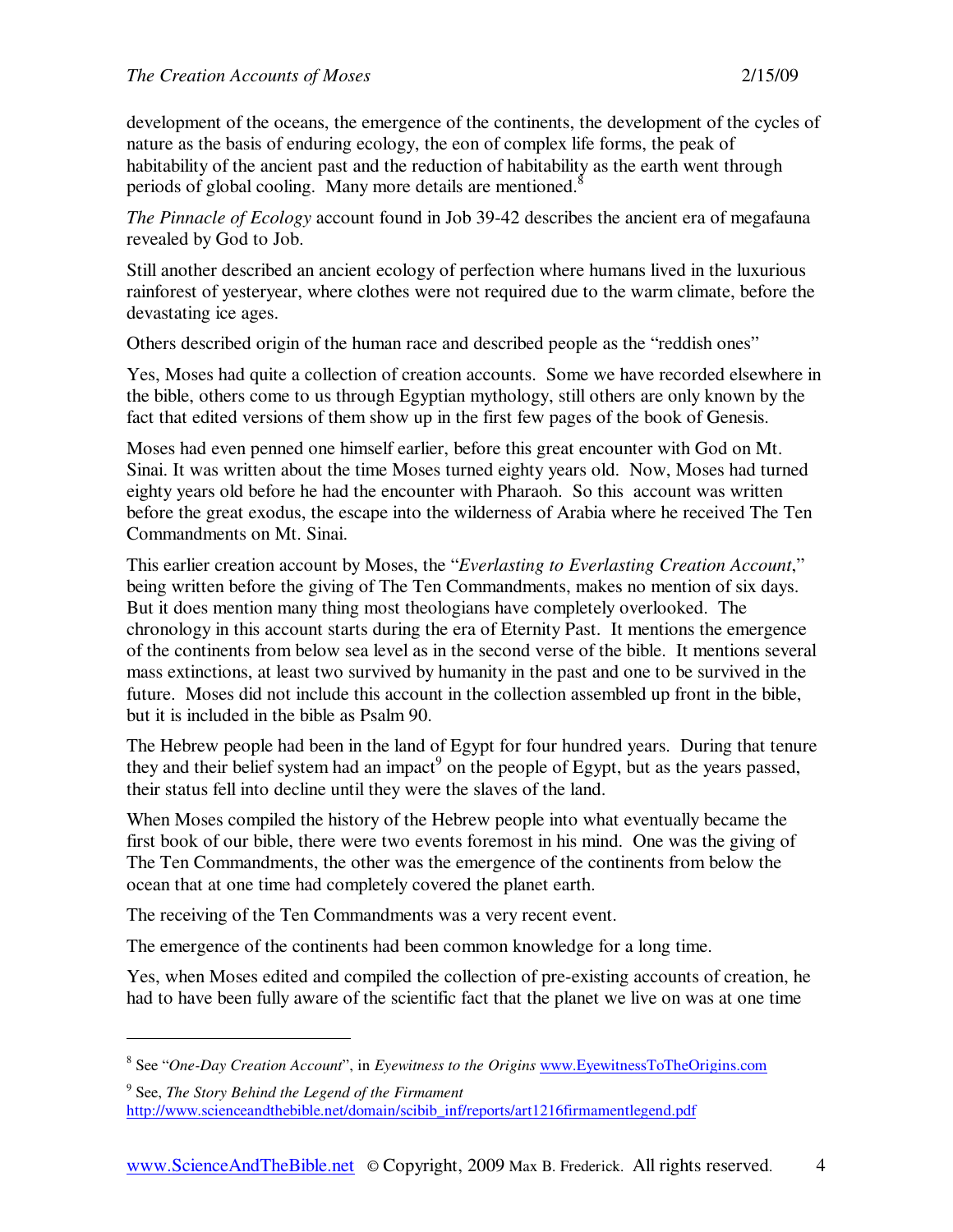completely covered with ocean, and the origin of the dry land included emergence from below sea level. The direct revelation of that fact was ancient history.

It is no wonder that event of the emergence of the continents dominated the second half of the introduction to the collection of accounts concerning the origins as mentioned in the second verse of the bible.

## **The Compilation of Creation Accounts into the Bible:**

In this series of creation accounts strung end-to-end, Moses, under the inspiration of the creator of the universe, compiled and edited at least four different pre-existing accounts. At least two of the pre-existing accounts known to Moses are omitted from this compilation. One, known to us as an ancient Egyptian myth<sup>10</sup>, contains some detail as the one here used to introduce the topic of creation of the universe. It had to have been well known to Moses as he was educated in the most academic center of the most academically advanced civilization of the known world at that time, the palace of the Pharaoh. However, that account had degraded from the original version given to Job directly from God. The degradation included the detail that human forms were present when dry land emerged from below sea level to become continents. Scholars biased that way will be quick to point out that it is probably because of the influence of the God of the Hebrews that Moses did not make the mistake of including this false information.

## **Introduction to the Mosaic Collection of Origin Accounts:**

*<sup>11</sup>In the beginning God created the heavens[skys] and the earth [dry land, continents.] And the earth [dry land,] was not formed. There was none. And darkness covered the panorama of the ocean. And a powerful wind blew across the panorama of the waters.*

> *In the beginning God created the heaven and the earth. And the earth was without form, and void; and darkness [was] upon the face of the deep. And the Spirit of God moved upon the face of the waters.* Gen 1: 1, 2 (KJV)

This introductory account is an edited version of the pre-existing account recorded in Job 38. That unedited account is in two parts. Each of the two parts is in the form of a question. The first question mentions details of the creation of the universe from the big blast (Big Bang) to the formation of the mantle layer around the planet earth before the oceans developed to cover the earth. At that time the mantle was the outer layer. Now it is under the oceans and continents. The second question mentions details concerning the event that occurred after the mantle layer was covered by oceans, and at the end of the era when there were no continents. This is when the continents first appeared, emerging from below sea level in a catastrophic event. It is therefore understandable that the opening remarks would be divided into those two categories. Even though most scholars lump them into the same event, it is clear from the account from which this phrase is edited, that, even though they are both described as

<sup>&</sup>lt;sup>10</sup> See, *The Story Behind the Legend of the Firmament* www.ScienceAndTheBible.net/

 $11$  Following the pattern of the King James Version, where each words is traceable to a meaning in the original Hebrew, or there is overt indication that the meaning was added as the translators made assumptions, the translation here is modified from the King James Version as the original meanings of ancient Hebrew words has become increasingly evident. Where radical departure from the KJV is employed, the official KJV is included for your convenience, often offset to the right with no additional comment.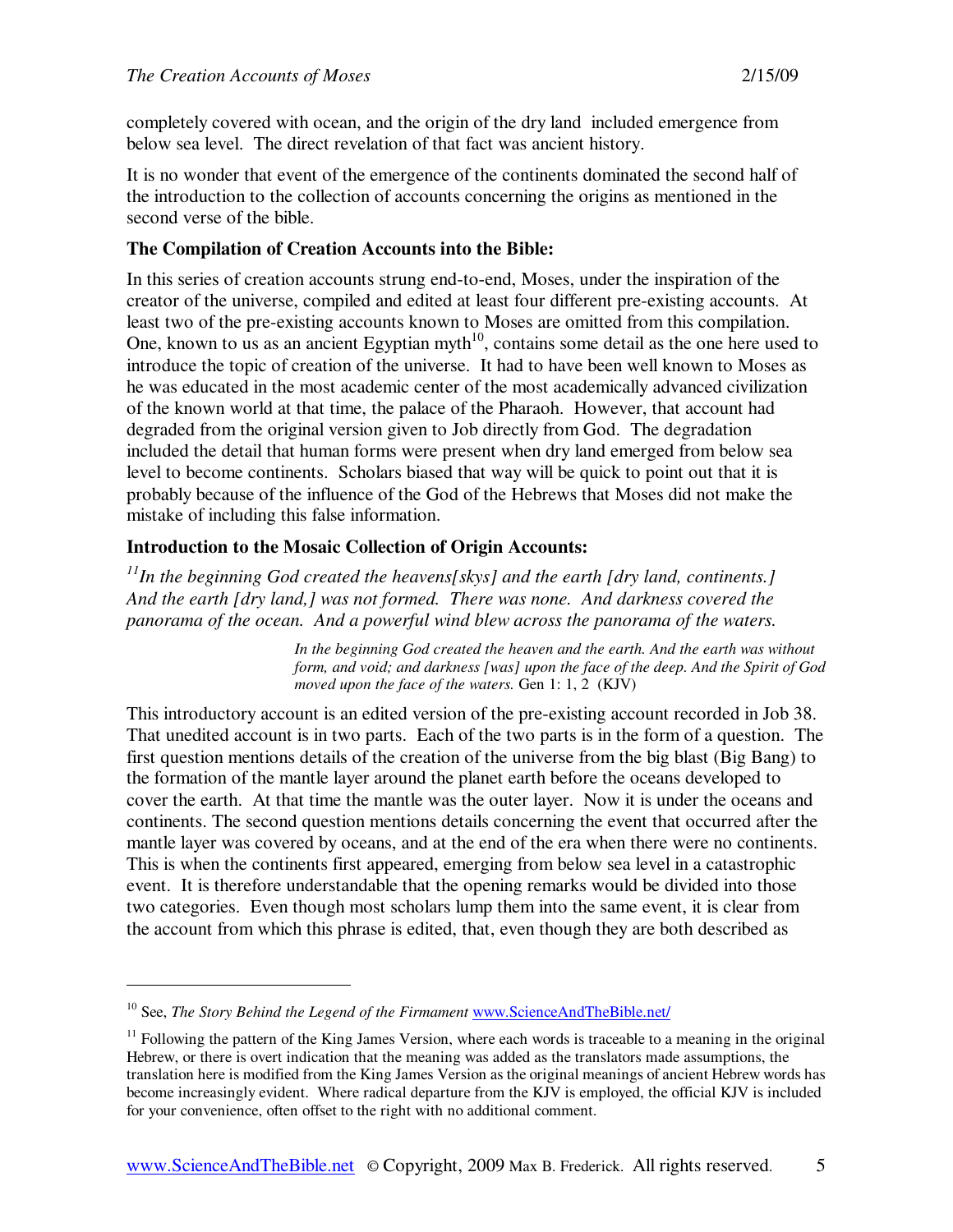having taken place during the beginning times, the creation of the heavens and the emergence of the continents are two distinctly different events.

*In the beginning God created the heavens and the earth [dry land, continents.]* 

Continuing the introduction, skipping forward in time to the emergence of the continents, Moses goes right into the details of the second event mentioned above. Just before the emergence of the continents, Moses describes the planet earth as follows:

*And the earth [dry land, continents] was not formed. There was none. And darkness covered the panorama of the ocean. And a powerful wind blew across the panorama of the waters.* 

Note: The Hebrew word translated spirit is equally translated wind. The Hebrew word translated God is equally translated mighty powers. Therefore, in the context of this account being an edited version of a known source, the most likely translation should be, "a wind of mighty powers blew…," or at least, "the wind of God blew…"

The word here traditionally translated face is in fact an ancient Hebrew word, the plural of "pana" meaning to turn and look [or face] in another direction. This ancient Hebrew word has the exact meaning as the modern English word, panorama: many faces, many views, views in many directions.

## **The Details:**

-

With that introduction completed, Moses starts the chronology over again at the very beginning of the currently existing universe, to when light first appeared.

*And God said, Let there be light: and there was light.* 

As both science and the bible agree, the first appearance of the universe was accompanied with a blinding flash of light. Of course, at that time there was no such thing as matter to transmit the vibrations of sound with which we associate the meaning of "word" or "said" instead, the Ancient Hebrew word translated "said," is more correctly translated intelligenced, inferring "planned." It is the meaning of what is said rather than the vibrations which carry the information. Therefore, we can assume that God pre-existed light and planned for it to come into existence. After it was planned, the power form of God caused it to happen. More than one aspect of God was involved. As Jeremiah said, <sup>12</sup>*He hath made the earth by his power, he hath established the world by his wisdom, and hath stretched out the heavens by his intelligence.* 

The *Creation Accounts of Moses* continue below with outline headings<sup>13</sup> to emphasize the scientific reality of the included detail.<sup>14</sup>

<sup>&</sup>lt;sup>12 Jer 10:12</sup> *He hath made the earth by his power, he hath established the world by his wisdom, and hath stretched out the heavens by his discretion. (KJV)*

 $13$  The Seven Day Creation Account is here presented with outline headings to emphasize the underlying chronology rather than emphasize the hyperbolic seven days superimposed on the original account. We conclude that the seven day outline was superimposed on that pre-existing account edited by Moses for the purpose of illustrating the fourth commandment (similar to Jesus using parables to illustrate unrelated principles by illustration from principles of science such as seeds and dirt,) because it is only by emphasizing the underlying original chronology rather than the six-day superimposed chronology that *The Seven-day Creation*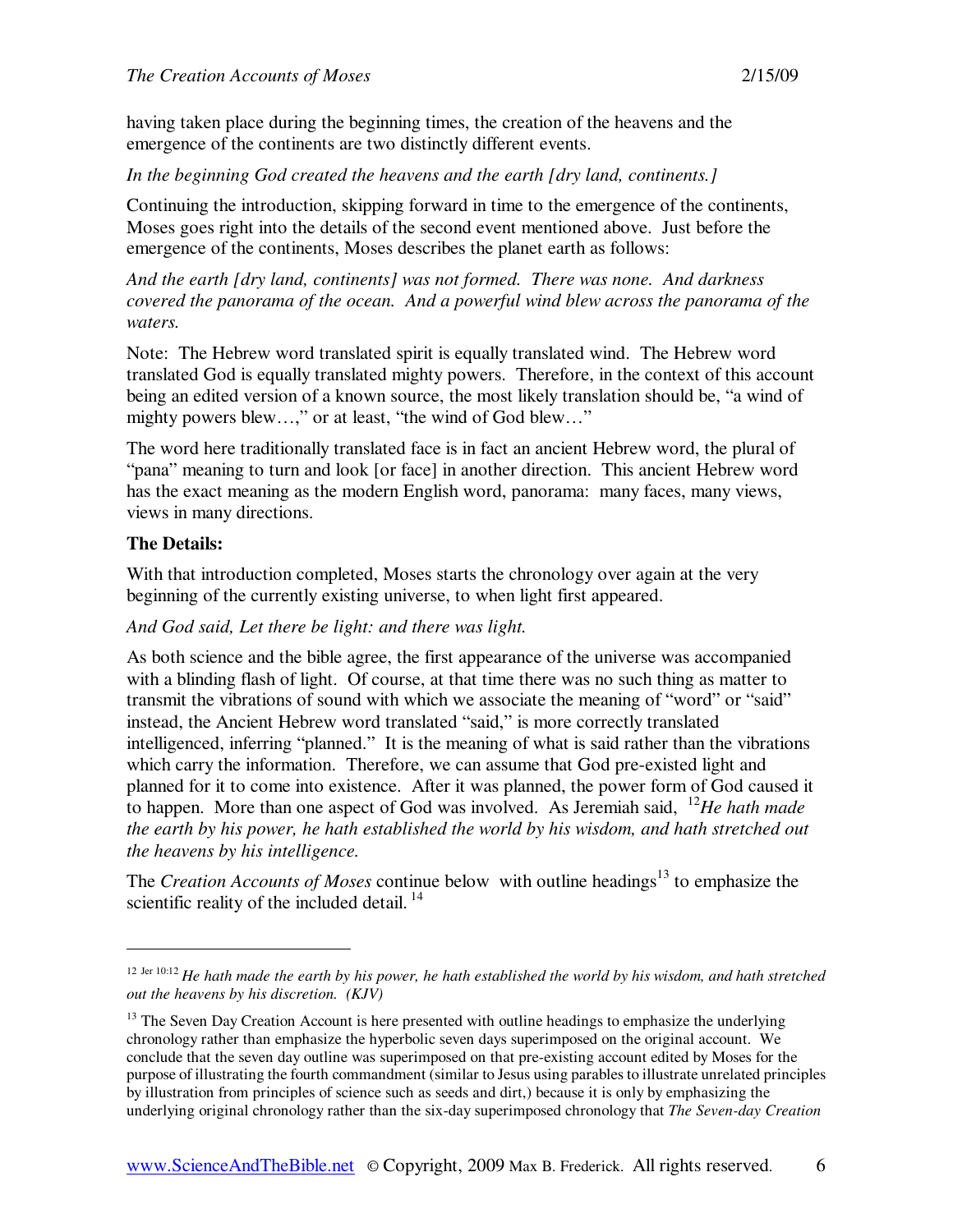## **A Creation Account to Illustrate the Sabbath Commandment:**

**Alternate Introduction/Context** (Written contemporaneously, recorded in Exodus 20:4-7):

*Six days shalt thou labour, and do all thy work: But the seventh day [is] the sabbath of the LORD thy God: [in it] thou shalt not do any work, thou, nor thy son, nor thy daughter, thy manservant, nor thy maidservant, nor thy cattle, nor thy stranger that [is] within thy gates:* 

*For [in] six days the LORD made heaven and earth, the sea, and all that in them [is], and rested the seventh day: wherefore the LORD blessed the sabbath day, and hallowed it. (KJV)* 

#### **The Days of the Sabbath Illustrated in the Creation** (Genesis 1:3-2:3)

#### **Theme: The Provision of Energy for Physical Life to Exist.**

**The First Three Days: The Botany (Photosynthesis) Side of the Food Chain.** 

#### **Light (Creation of Energy)**

*And God said, Let there be light: and there was light. And God saw the light, that [it was] good: and God divided the light from the darkness. And God called the light Day, and the darkness he called Night.* 

*And the evening and the morning were the first day.* 

### **Atmosphere and Ocean**

*And God said, "let there be an atmosphere between the waters, and let it separate*  (set apart*) water [onto the surface of the earth] from water [in outer space.] And God made this atmosphere and gathered* (set apart*) the waters [of the oceans] from the water above the atmosphere [in outer space.] And it really occurred. And God called the atmosphere sky.* 

*And the evening and the morning were the second day.* 

#### **Emergence of the Continents**

 $\overline{a}$ 

*And God said, Let the waters under the sky be gathered together unto one place, and let the dry [land] appear: and it was so. And God called the dry [land] continents; and the gathering together of the waters called he oceans:* 

*and God saw that [it was] good.* 

#### **Photosynthesis to Convert Solar Energy into Hydrocarbon**

*And God said, Let the earth bring forth grass, the herb yielding seed, [and] the fruit tree yielding fruit after his kind, whose seed [is] in itself, upon the earth: and it was* 

*Accoun*t comes into agreement with all the other creation accounts of the bible. (And is verified by recent discovery of the facts by modern science.)

<sup>14</sup> For continued detailed commentary see *Eyewitness to the Origins, Third Edition,* August 2008 www.EyewitnessToTheOrigins.com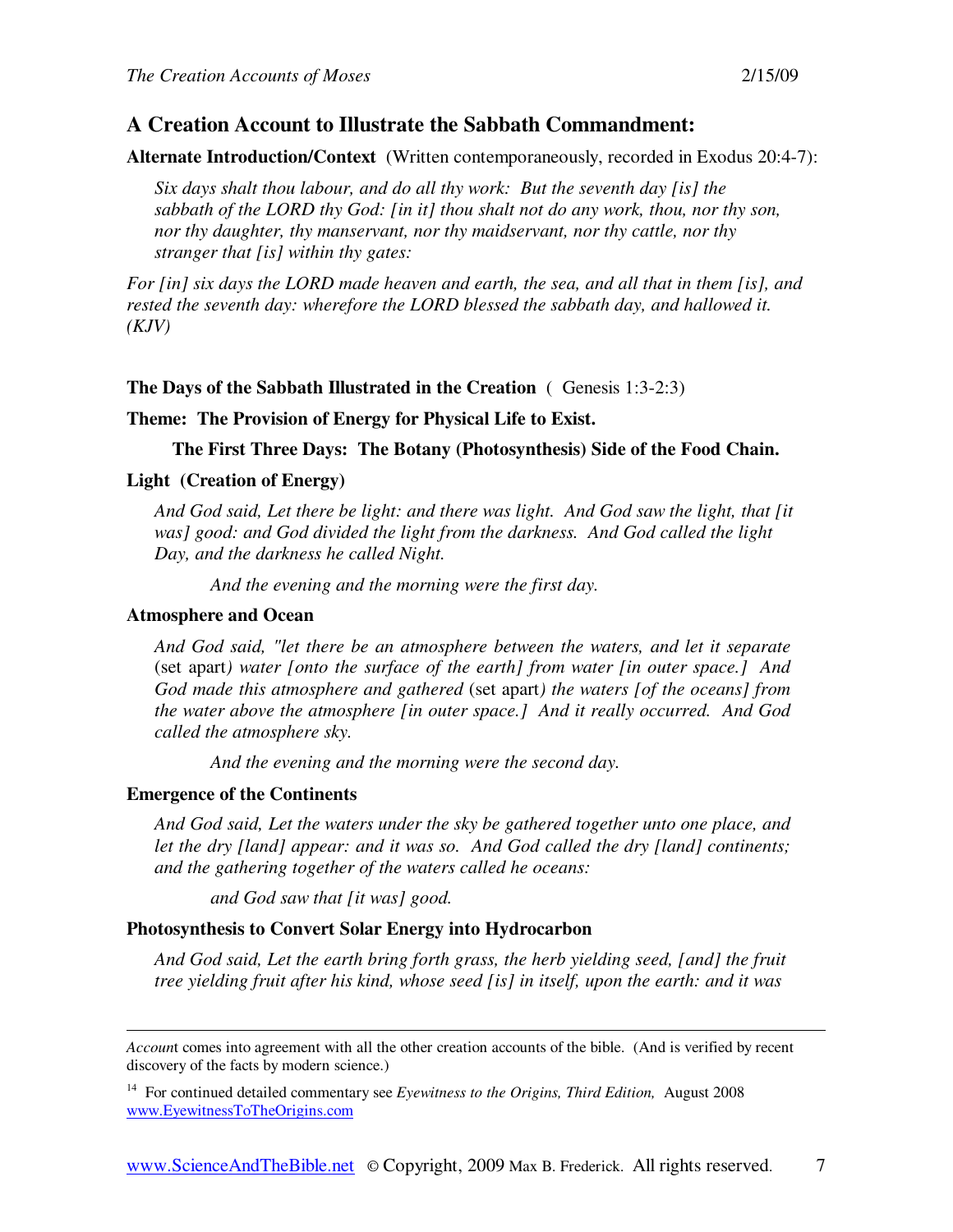*so. And the earth brought forth grass, [and] herb yielding seed after his kind, and the tree yielding fruit, whose seed [was] in itself, after his kind: and God saw that [it was] good.* 

*And the evening and the morning were the third day.* 

## **The Second Three Days: The Zoology Side of the Food Chain**

## **The Circadian Cycle**

*And God said, Let there be lights in the firmament of the heaven to divide the day from the night; and let them be for signs, and for seasons, and for days, and years: And let them be for lights in the firmament of the heaven to give light upon the earth: and it was so. And God made two great lights; the greater light to rule the day, and the lesser light to rule the night: [he made] the stars also.* 

*And God set them in the firmament of the heaven to give light upon the earth, And to rule over the day and over the night, and to divide the light from the darkness: and God saw that [it was] good.* 

*And the evening and the morning were the fourth day.* 

## **Reign of The Magnificent Megafauna**

*And God said, Let the waters bring forth abundantly the moving creature that hath life, and fowl [that] may fly above the earth in the open firmament of heaven.* 

*And God created great whales (sea monsters), and every living creature that moveth, which the waters brought forth abundantly, after their kind, and every winged fowl after his kind: and God saw that [it was] good. And God blessed them, saying, Be fruitful, and multiply, and fill the waters in the seas, and let fowl multiply in the earth.* 

*And the evening and the morning were the fifth day.* 

Note: At this point, where Moses inserts a change of day, other bible accounts insert a mass extinction that eliminates the more ancient ecology dominated by reptiles in preparation for the more recent ecology dominated by mammals.<sup>15</sup>

#### **The Reign of Mammals**

-

*And God said, Let the earth bring forth the living creature after his kind, cattle, and creeping thing, and beast of the earth after his kind: and it was so. And God made the beast of the earth after his kind, and cattle after their kind, and every thing that creepeth upon the earth after his kind: and God saw that [it was] good.* 

## **Genetic Engineering Humankind**

*And God said, Let us make man in our image, after our likeness: and let them have dominion over the fish of the sea, and over the fowl of the air, and over the cattle, and over all the earth, and over every creeping thing that creepeth upon the earth.* 

<sup>&</sup>lt;sup>15</sup> Frederick, 2008, Eyewitness to the Origins, Third Edition, p. 215, 218, 363, 359, www.EyewitnessToTheOrigins.com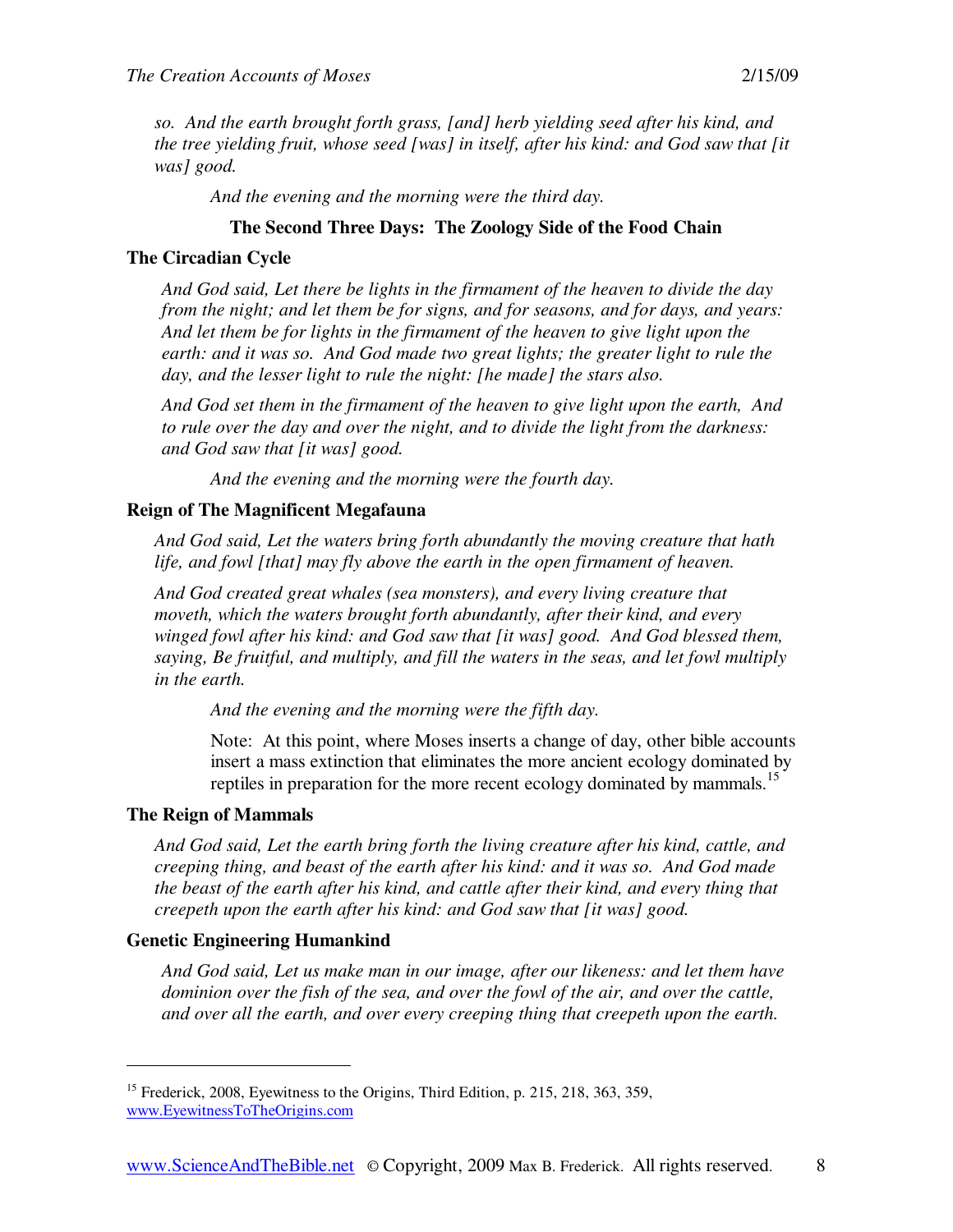*So God created man in his [own] image, in the image of God created he him; male and female created he them.* 

#### **Commissioning of Man**

*And God blessed them, and God said unto them, Be fruitful, and multiply, and replenish the earth, and subdue it: and have dominion over the fish of the sea, and over the fowl of the air, and over every living thing that moveth upon the earth.* 

#### **Commissioning of the Food Chain**

*And God said, Behold, I have given you every herb bearing seed, which [is] upon the face of all the earth, and every tree, in the which [is] the fruit of a tree yielding seed; to you it shall be for meat. And to every beast of the earth, and to every fowl of the air, and to every thing that creepeth upon the earth, wherein [there is] life, [I have given] every green herb for meat: and it was so.* 

*And God saw every thing that he had made, and, behold, [it was] very good.* 

*And the evening and the morning were the sixth day.* 

*Thus the heavens and the earth were finished, and all the host of them.* 

#### **The Seventh Day, Present Era of Stable Ecology**

*And on the seventh day God ended his work which he had made; and he rested on the seventh day from all his work which he had made. And God blessed the seventh day, and sanctified it: because that in it he had rested from all his work which God created and made.* 

**Summary and Conclusions** (Abbreviated Version 2, Exodus 31:15-17):

*Six days may work be done; but in the seventh [is] the sabbath of rest, holy to the LORD: whosoever doeth [any] work in the sabbath day, he shall surely be put to death. Wherefore the children of Israel shall keep the sabbath, to observe the sabbath throughout their generations, [for] a perpetual covenant. It [is] a sign between me and the children of Israel for ever:* 

*For [in] six days the LORD made heaven and earth,* 

 *and on the seventh day he rested, and was refreshed.* 

Moses, c. 1445 BC, Creation Account: *Seven-Day Creation Account*,

*The Bible*: Exodus 20:4-7, Genesis 1:3-2:3, Exodus 31:15-17

Notice: The completion of the seventh day is not recorded. We are presently living in this era of relative stability where species are going extinct at a greater rate than they are being created (or evolving as an evolutionist would say.)

This is the end of the Seven Day Creation Account. At this point, the vocabulary changed indicating this is another, completely different account from the collection of creation accounts from which Moses compiled these first few pages of the bible.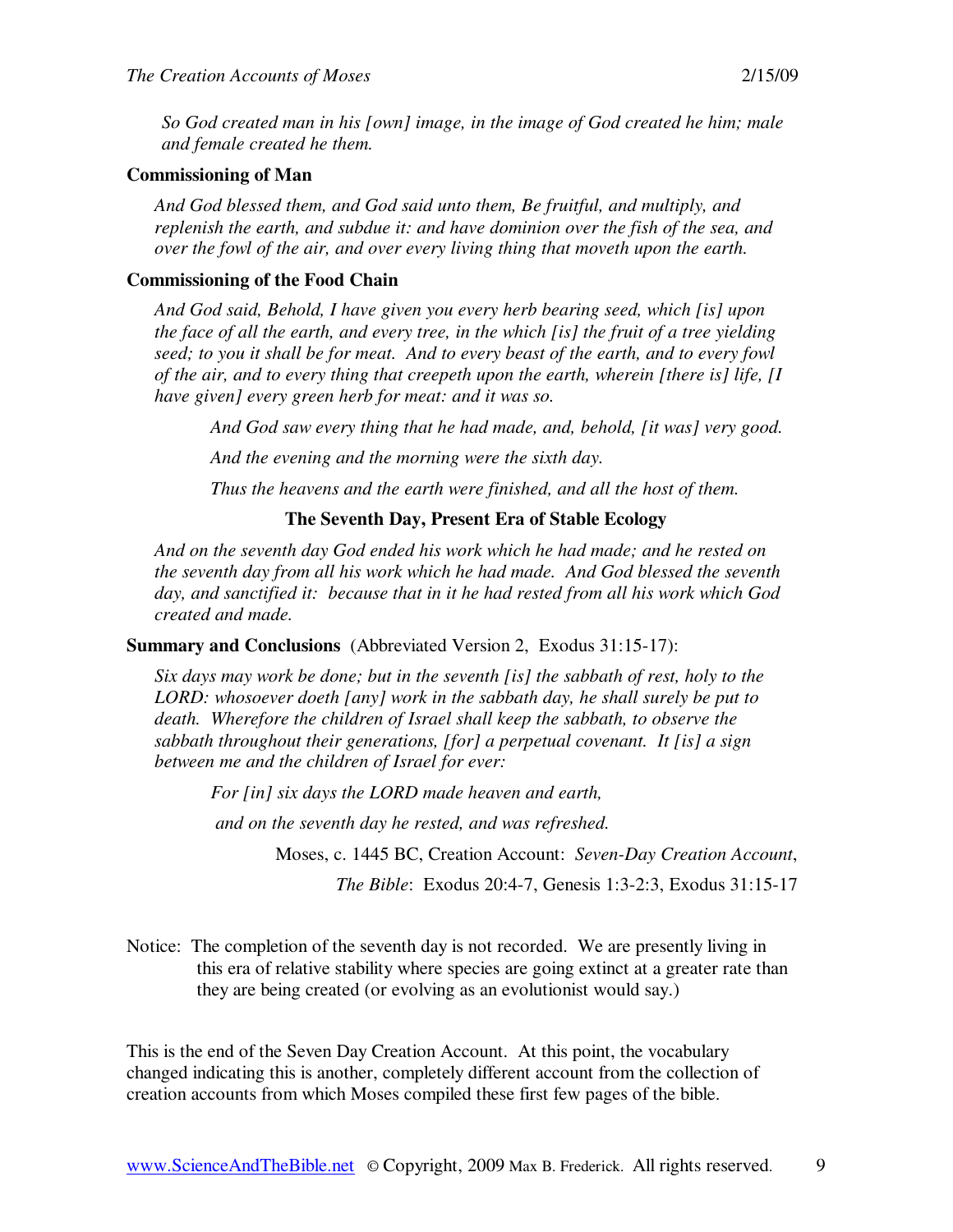## *The One-Day Creation Account***, Genesis 2:4-7**

This is the third creation account found in the book of Genesis, and the fourth<sup>16</sup> creation account we have recorded by Moses. In it Moses describes the condition of the planet earth prior to the filling of the oceans and emergence of the continents. This correlates extremely well with the discoveries of modern science concerning events, conditions and chronology of the early earth during the early Pre-Cambrian era of the geologic column.<sup>17</sup>

An erroneous interpretation can be made by insisting on a literal, non-fictitious, interpretation of the word "day" indicating the actual schedule of creation—as some do concerning the six days of the Seven-Day Creation Account.

If that erroneous interpretation is made, this account insists that the following all occurred in one twenty-four hour period:

The creation of the universe, including the Sky, the atmosphere, and the continents The creation of every shrub of the ecology

The creation of all of the herbage of the ecology

The forming of man of the dust of the ground

Breathing into his nostrils the breath of life, and

Man becoming a living soul

Simultaneously, this day had to have occurred when the continents already existed, before there was any hydrologic cycle on the earth, yet there were volcanoes spewing water vapor all over the continents from inside the earth that had not yet been created.

Rather, a careful interpretation of the original language of the scripture will reveal a chronology that is in agreement with all the other creation accounts of the bible. (and in agreement with the recent discoverird of modern science.)

Comparing this account with all the other biblical accounts of the origins, the student comes to realize this account is saying that at some time in the past, before humans existed, before any ecology existed, before the hydrologic cycle existed, [before the earth was covered with ocean,] there was vapor erupting from the interior of the earth. That vapor (atmosphere) caused the whole surface of the planet earth to be covered with water. It was after that that God created humans.

## **The One-Day Creation Account**

- 4a *This is the chronology of the origins of the heavens* (sky/atmosphere) *and of the earth* (continents including ecology*)*
- 4b *when creation occurred in the day that the LORD God made the earth* (continents including ecology*) and the heavens* (sky/atmosphere)*, and*

<sup>&</sup>lt;sup>16</sup> This is the fourth creation account by Moses counting the one written by Moses before he wrote the creation accounts in the book of Genesis and that comes to us as Psalms 90.

<sup>&</sup>lt;sup>17</sup> Detailed commentary can be found in *Eyewitness to the Origins, Third Edition*, August 2008 www.EyewitnessToTheOrigins.com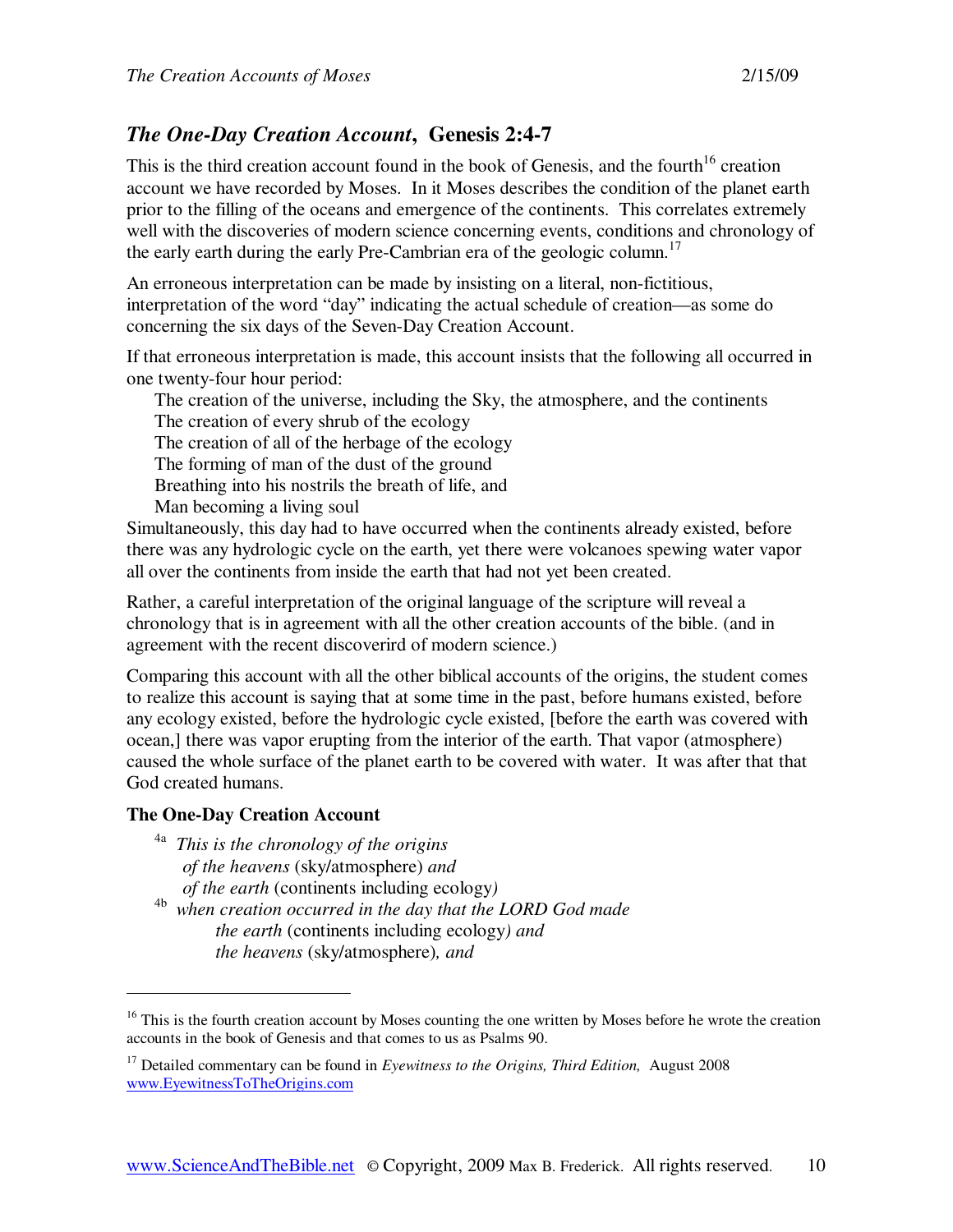5a *every shrub of the ecology* 

 *before it grew in the ground and* 

5b *all of the herbage of the ecology* 

 *before it started sprouting.* 

- 5c *[When] the LORD God had not yet made the rain on the earth*  (hydrologic cycle), *before any shrub of the ecology grew in the earth and* 
	- *before any of the herbage of the ecology started sprouting, and*
- 5d *[when]there existed no human to work the ground,*
- 6a *[When] vapor spewed up from the earth,*
- 6b *and caused water*

6c *on all the panorama of the ground* (whole surface.)

- <sup>7a</sup> And [before] the LORD God formed man [of] the dust of the ground,
- and breathed into his nostrils the breath of life;
- 7c *and man became a living soul.*

Moses, c. 1445 BC, Creation Account: *One-Day Creation Account*, *The Bible*: Genesis 2:4-7

Immediately following this short chronology of pre-historic events, another account of the beginning times is added to the compilation.

This account is from another unknown<sup>18</sup> source. It describes a snapshot of a time in the past when the climate and ecology of this planet was much more suited to human habitation than it is today.

According to the geological record, before the first appearance of humanity, the ecology of the earth had been restored from the devastation of a catastrophic mass extinction event. That restoration was in the form of a tropical rainforest of lesser habitability than the one that had been the pinnacle of ecology —the ecology dominated by the dinosaur and other megafauna of which God was so proud. According to this biblical account, the first appearance of humanity was in an ancient era of mild tropical rainforest ecology, in a luxurious ecological setting that had been recently planted. In that detail, the accounts of the geological record agree perfectly with the ancient scripture.

This account may possibly be a blending of the early history of man in the luxurious tropical climate into which he was created, and an allegorical anthropomorphism of God's experience in creation of the earth and its successive ecological systems and God's progress toward creating compatible companionship.

Possibly both literal and allegorical interpretations are to be considered.

# *The Ecology of Paradise***, Genesis 2:8-3:24:**

 $18$  This account appears to be edited from an unknown source, but displays many similarities to the mythical legends concerning cupid. The mythical legend of Cupid contains many details that are not in accord with reality and are not included in this account. Only the similarities that are in accord with reality are included here. That realization bears great similarities to *The Story Behind the Legend of the Firmament.* But that is another study.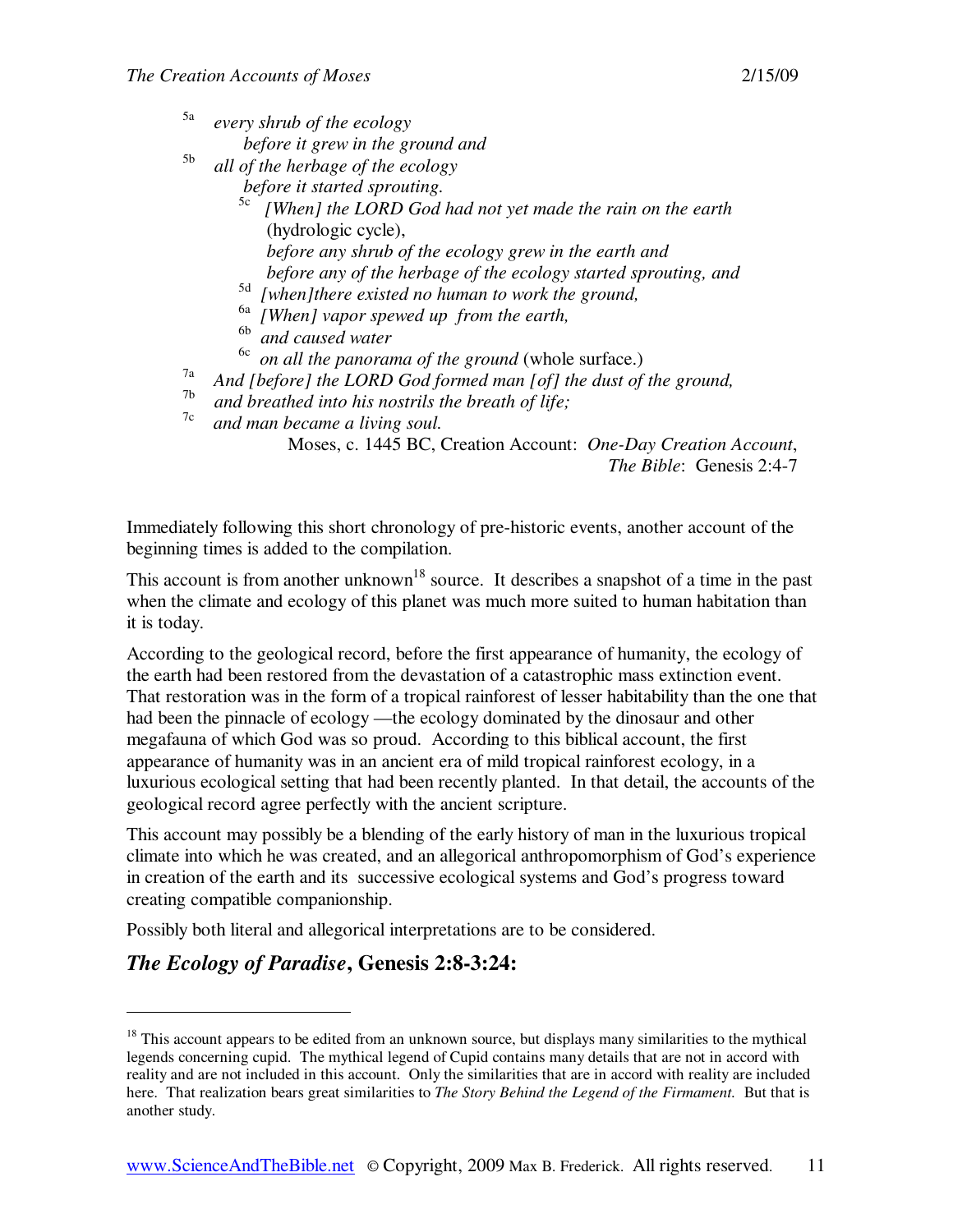## **Part I: Preparation of a Luxurious Ecology of the Past, The Arrival of Humanity: Gen 2:8-25**

## **Introduction:**

*8 Beyond the rising sun, the LORD God established an ecology of perfection and there He placed the man whom He had formed.* 

> The Phrase "beyond the rising sun" is a literal translation of the ancient Hebrew. The controversy over exactly where the Garden of Eden was located is compounded when one realizes the question may not be where, rather when. The where puzzle is already compounded by the realization that the Garden of Eden existed before that voyage around the world in Noah's Ark. There is no way of knowing that the rivers that were called by the same names were actually the same rivers of that name before the flood.

> But the realization that the Hebrew phrase, "beyond the rising sun" meant a direction in two realms, one in space the other in time makes this account fit the chronology of all the others of the bible and with reality as recently discovered by modern science. Therefore what has been traditionally translated to be east, because of the traditional interpretation that there was no past, can be now translated in the ancient past and suddenly it comes into agreement with reality according to all the creation accounts of the bible combined.

- (Alternate Translation: *8 The LORD God planted a garden in the luxurious [ecology] of the ancient past;* (Garden of Eden = Ecology of Paradise) *and there He placed the man whom He had formed. )*
- (Another alternate Translation: *"The LORD planted an ecology in ancient paradise…"*)

## **Details of the Luxurious Ecology:**

- *<sup>9</sup>Out of the ground the LORD God caused to grow every tree that is pleasing to the sight and good for food; the tree of life also in the midst of the garden, and the tree of the knowledge of good and evil.*
- *<sup>10</sup> Now a river flowed out of the luxurious [ecology] to water the garden; and from there it divided and became four rivers.*
- *<sup>11</sup> The name of the first is Pishon; it flows around the whole land of Havilah, where there is gold.*
- *<sup>12</sup> The gold of that land is good; the bdellium and the onyx stone are there.*
- *<sup>13</sup> The name of the second river is Gihon; it flows around the whole land of Cush.*
- *<sup>14</sup> The name of the third river is Tigris; it flows east of Assyria. And the fourth river is the Euphrates.*

## **The Luxurious Reign:**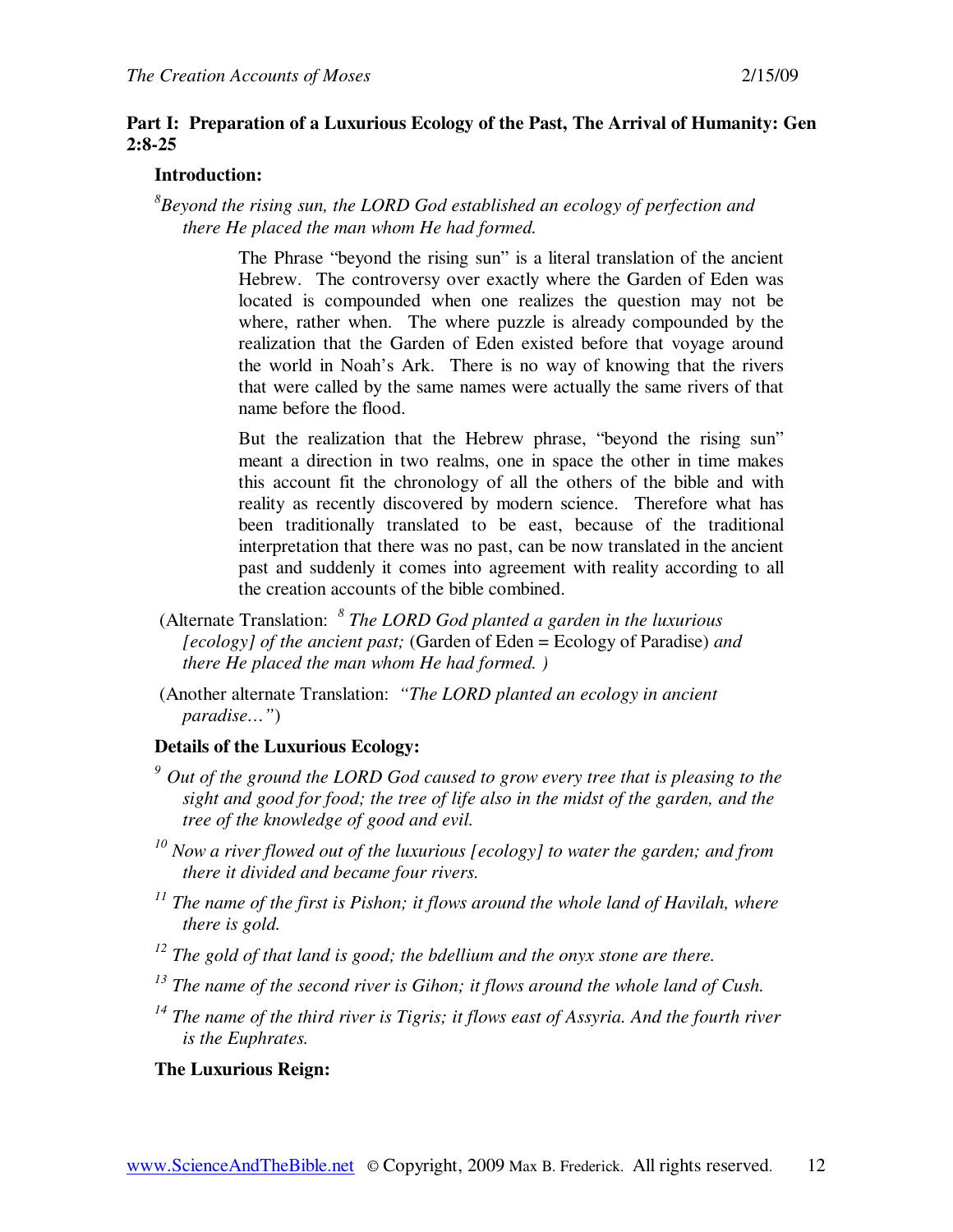- *<sup>15</sup> Then the LORD God took the man and put him into the Ecology of Paradise to cultivate it and keep it.*
- *<sup>16</sup> The LORD God commanded the man, saying, "From any tree of the garden you may eat freely;*
- *<sup>17</sup> but from the tree of the knowledge of good and evil you shall not eat, for in the day that you eat from it you will surely die."*

## **The Quest for a Companion:**

- *<sup>18</sup>Then the LORD God said, "It is not good for the man to be alone; I will make him a helper suitable for him."*
- *<sup>19</sup>Out of the ground the LORD God formed every beast of the ecology and every bird of the sky, and brought {them} to the man to see what he would call them; and whatever the man called a living creature, that was its name.*
- *<sup>20</sup>The man gave names to all the cattle, and to the birds of the sky, and to every beast of the ecology, but for Adam there was not found a helper suitable for him.*

## **The Cloning for a Companion:**

- *<sup>21</sup> So the LORD God caused a deep sleep to fall upon the man, and he slept; then He took one of his ribs and closed up the flesh at that place.*
- *<sup>22</sup> The LORD God fashioned into a woman the rib which He had taken from the man, and brought her to the man.*
- *<sup>23</sup> The man said, "This is now bone of my bones, And flesh of my flesh; She shall be called Woman, Because she was taken out of Man."*
- *<sup>24</sup> For this reason a man shall leave his father and his mother, and be joined to his wife; and they shall become one flesh.*
- *<sup>25</sup> And the man and his wife were both naked and were not ashamed.*

# **Part II: The End of the Ecology of Paradise: Gen 3:1-24**

- *<sup>1</sup>Now the hisser* (occultist enchanter, or serpent) *was more subtle than any beast of the ecology which the LORD God had made. And he said unto the woman, Yea, hath God said, Ye shall not eat of every tree of the garden?*
- *<sup>2</sup>And the woman said unto the hisser, We may eat of the fruit of the trees of the garden:*
- *<sup>3</sup>But of the fruit of the tree which [is] in the midst of the garden, God hath said, Ye shall not eat of it, neither shall ye touch it, lest ye die.*
- *<sup>4</sup>And the hisser said unto the woman, Ye shall not surely die:*
- *<sup>5</sup>For God doth know that in the day ye eat thereof, then your eyes shall be opened, and ye shall be as gods, knowing good and evil.*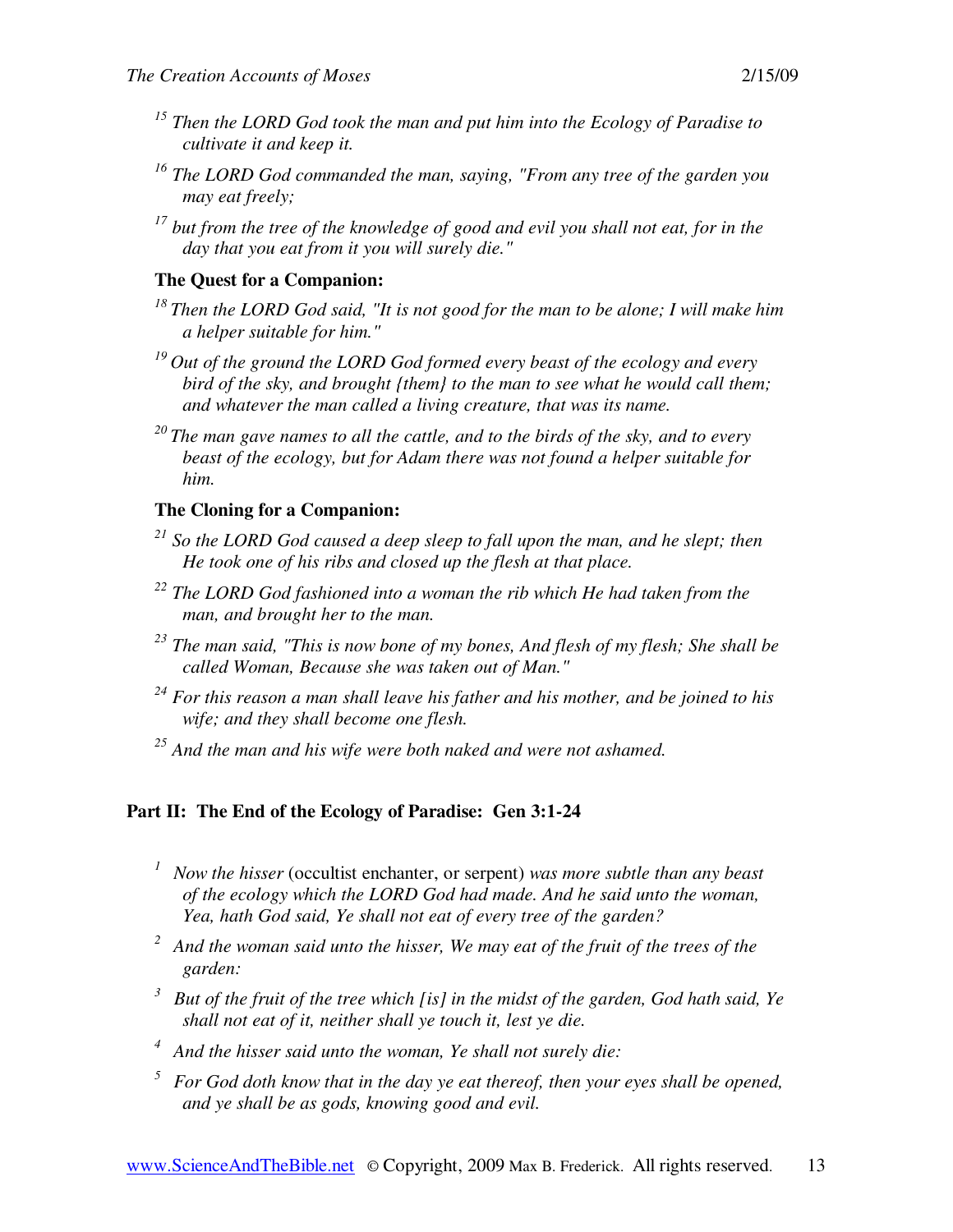- *<sup>6</sup>And when the woman saw that the tree [was] good for food, and that it [was] pleasant to the eyes, and a tree to be desired to make [one] wise, she took of the fruit thereof, and did eat, and gave also unto her husband with her; and he did eat.*
- *<sup>7</sup>And the eyes of them both were opened, and they knew that they [were] naked; and they sewed fig leaves together, and made themselves aprons.*
- *<sup>8</sup>And they heard the voice of the LORD God walking in the garden in the cool of the day: and Adam and his wife hid themselves from the presence of the LORD God amongst the trees of the garden.*
- *<sup>9</sup>And the LORD God called unto Adam, and said unto him, Where [art] thou?*
- *<sup>10</sup>And he said, I heard thy voice in the garden, and I was afraid, because I [was] naked; and I hid myself.*
- *<sup>11</sup>And he said, Who told thee that thou [wast] naked? Hast thou eaten of the tree, whereof I commanded thee that thou shouldest not eat?*
- *<sup>12</sup>And the man said, The woman whom thou gavest [to be] with me, she gave me of the tree, and I did eat.*
- *<sup>13</sup>And the LORD God said unto the woman, What [is] this [that] thou hast done? And the woman said, The hisser beguiled me, and I did eat.*
- *<sup>14</sup>And the LORD God said unto the hisser, Because thou hast done this, thou [art] cursed above all cattle, and above every beast of the field; upon thy belly shalt thou go, and dust shalt thou eat all the days of thy life:*
- *<sup>15</sup>And I will put enmity between thee and the woman, and between thy seed and her seed; it shall bruise thy head, and thou shalt bruise his heel.*
- *<sup>16</sup>Unto the woman he said, I will greatly multiply thy sorrow and thy conception; in sorrow thou shalt bring forth children; and thy desire [shall be] to thy husband, and he shall rule over thee.*
- *<sup>17</sup>And unto Adam he said, Because thou hast hearkened unto the voice of thy wife, and hast eaten of the tree, of which I commanded thee, saying, Thou shalt not eat of it: Cursed [is] the ground for thy sake; in sorrow shalt thou eat [of] it all the days of thy life;*
- *<sup>18</sup>Thorns also and thistles shall it bring forth to thee; and thou shalt eat the herb of the field;*
- *<sup>19</sup>In the sweat of thy face shalt thou eat bread, till thou return unto the ground; for out of it wast thou taken: for dust thou [art], and unto dust shalt thou return.*
- *<sup>20</sup>And Adam called his wife's name Eve; because she was the mother of all living.*
- *<sup>21</sup>Unto Adam also and to his wife did the LORD God make coats of skins, and clothed them.*
- *<sup>22</sup>And the LORD God said, Behold, the man is become as one of us, to know good and evil: and now, lest he put forth his hand, and take also of the tree of life, and eat, and live for ever:*